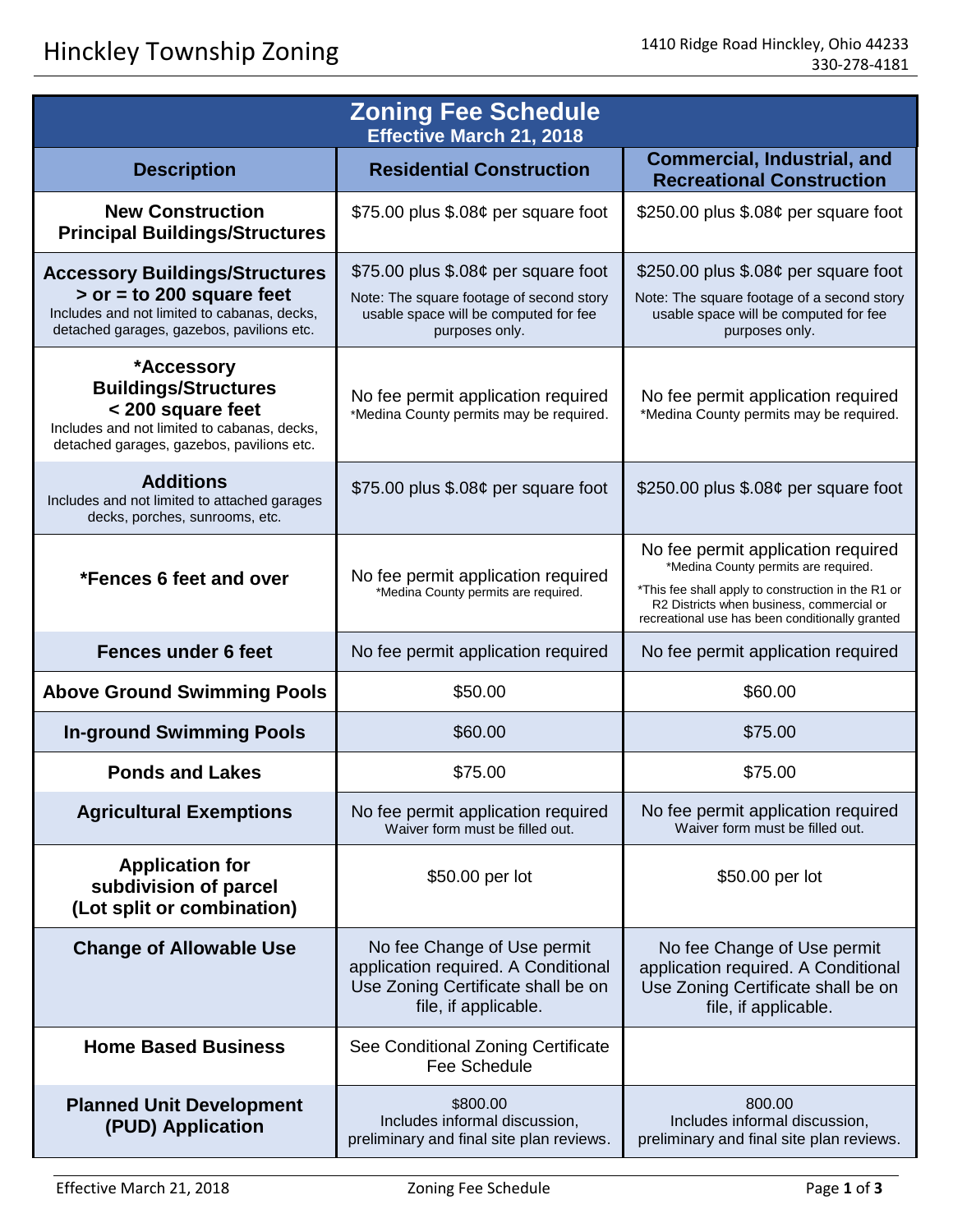| <b>Zoning Fee Schedule</b><br><b>Effective March 21, 2018</b> |                                                                                                                                                                                                                                                                                                                                                                                                                                                                                                                                                                                                                                                                                                                                                                                                                                                                                                                                                                                             |  |
|---------------------------------------------------------------|---------------------------------------------------------------------------------------------------------------------------------------------------------------------------------------------------------------------------------------------------------------------------------------------------------------------------------------------------------------------------------------------------------------------------------------------------------------------------------------------------------------------------------------------------------------------------------------------------------------------------------------------------------------------------------------------------------------------------------------------------------------------------------------------------------------------------------------------------------------------------------------------------------------------------------------------------------------------------------------------|--|
| <b>Description</b>                                            | <b>Residential, Commercial, Industrial, and Recreational</b>                                                                                                                                                                                                                                                                                                                                                                                                                                                                                                                                                                                                                                                                                                                                                                                                                                                                                                                                |  |
| <b>Signs</b>                                                  | Signs advertising a business or services, other than a home occupation,<br>being operated on the premises.<br>No additional fee shall be charged to alter an existing sign except in the<br>event the alteration requires an increase in size or is due to a change in<br>the type of business.                                                                                                                                                                                                                                                                                                                                                                                                                                                                                                                                                                                                                                                                                             |  |
| <b>Permanent Signage</b>                                      | \$50.00, plus \$1.00 per square foot<br>Includes new and enlargement of existing signs                                                                                                                                                                                                                                                                                                                                                                                                                                                                                                                                                                                                                                                                                                                                                                                                                                                                                                      |  |
| <b>Temporary Signs/Banners</b>                                | 1) \$1.00 per day, for a maximum total duration of 180 days in the same<br>calendar year;<br>2) \$5.00 per week (Monday through Sunday), for a maximum total<br>duration of 180 days in the same calendar year; or<br>3) \$75.00 for a maximum total duration of 180 days in the same calendar<br>year; with presentation of advance display of schedule.<br>Note: Non-profit organizations with 501 (c) 3 status may obtain a no-fee permit for<br>a maximum display duration of eight days per event.                                                                                                                                                                                                                                                                                                                                                                                                                                                                                     |  |
| <b>General Administrative</b>                                 |                                                                                                                                                                                                                                                                                                                                                                                                                                                                                                                                                                                                                                                                                                                                                                                                                                                                                                                                                                                             |  |
| <b>Zoning Book</b><br><b>Includes District Map</b>            | \$15.00 if picked up at Zoning Office<br>\$20.00 when mailed                                                                                                                                                                                                                                                                                                                                                                                                                                                                                                                                                                                                                                                                                                                                                                                                                                                                                                                                |  |
| <b>District Map</b>                                           | \$2.00                                                                                                                                                                                                                                                                                                                                                                                                                                                                                                                                                                                                                                                                                                                                                                                                                                                                                                                                                                                      |  |
| <b>Professional Costs</b>                                     |                                                                                                                                                                                                                                                                                                                                                                                                                                                                                                                                                                                                                                                                                                                                                                                                                                                                                                                                                                                             |  |
| <b>Actual Cost</b>                                            | In the event the Township Board of Zoning Appeals, the Township Zoning<br>Commission and/or the Hinckley Township Board of Trustees find it<br>necessary to obtain any planning, legal, engineering or other expert<br>testimony, all expenses will be borne by the applicant.<br>The Township Zoning Commission receives an applicant fee for third-<br>party planning assistance the funds shall be deposited into the zoning<br>fund. Payments to the third-party planning firms will be paid from this<br>applicant fee. Any balance remaining upon completion of the third-party<br>planning assistance process shall be refunded to the applicant from the<br>zoning fund.<br>If a court stenographer is requested by the applicant or is required, the<br>cost shall be paid by the applicant.<br>The zoning secretary shall keep record of the township cost, thus billing<br>the applicant monthly and the amount shall be due and payable thirty (30)<br>days from the statement. |  |
| <b>Financial Guarantee</b>                                    | In the event the Township Board of Zoning Appeals, the Township Zoning<br>Commission and/or the Hinckley Township Board of Trustees find it<br>necessary to require financial guarantee, the Township Board of Trustees<br>may require a completion bond in an amount up to 10% of the estimated<br>project cost with a minimum of \$1,000.00 and a maximum of \$10,000.00                                                                                                                                                                                                                                                                                                                                                                                                                                                                                                                                                                                                                  |  |